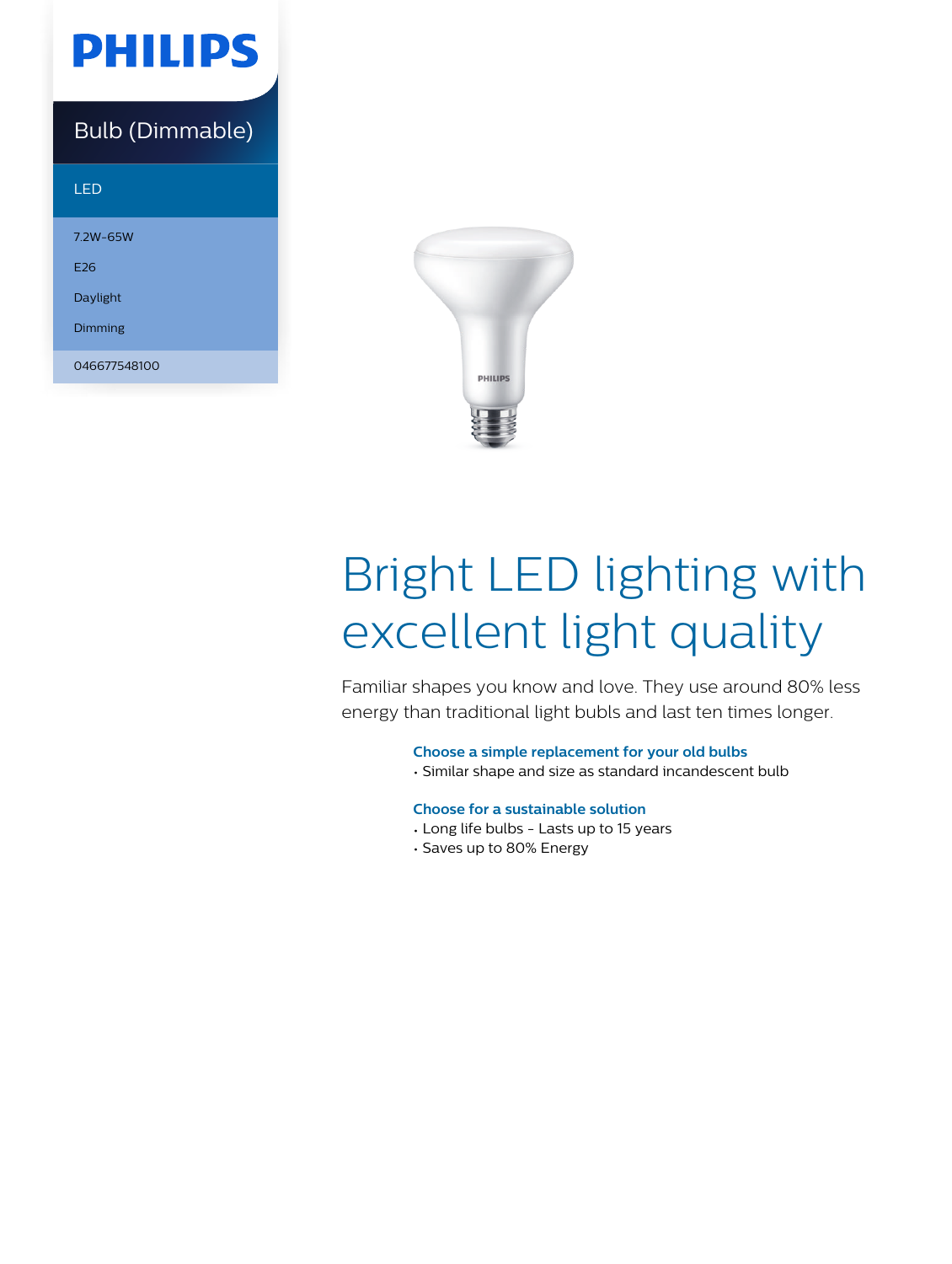## **Highlights**

#### **Replaces standard incandescent**

With its beautiful design and familiar shape, this energy-saving LED bulb is the perfect sustainable replacement for traditional incandescent bulbs.

**15,000-hour rated average life**



With a lifetime of up to 15,000 hours, you can reduce the hassle of frequently replacing your light bulbs, and enjoy a perfect lighting solution for over 15 years.

### Specifications

#### **Bulb characteristics**

- Dimmable: Yes
- Intended use: Indoor
- Lamp shape: Non directional reflector
- Socket: E26
- Technology: LED
- Type of glass: Frosted

#### **Bulb dimensions**

- Height: 132 mm
- Weight: 0.09 kg
- Width: 95 mm

#### **Durability**

- Average life (at 2.7 hrs/day): 15 year(s)
- Lumen maintenance factor: 70%
- Nominal lifetime: 15,000 hour(s)
- Number of switch cycles: 50,000

#### **Saves up to 80% Energy**



Enjoy the energy-savings of LEDs without sacrificing light quality. Instantly save over 80% in energy by replacing your existing incandescent or halogen bulbs

#### **Light characteristics**

- Beam angle: 90 degree(s)
- Color consistency: 4SDCM
- Color rendering index (CRI): 90
- Color temperature: 5000 K
- Light Color Category: Daylight
- Nominal luminous flux: 650 lumen
- Starting time: <0.5 s
- Warm-up time to 60% light: Instant full light

#### **Miscellaneous**

• EyeComfort: Yes

#### **Other characteristics**

- Lamp current: 82 mA
- Efficacy: 90 lm/W

#### **Packaging information**

- EAN: 046677548100
- EOC: 548107
- Product title:
- 7.2BR30/PER/950/P/E26/DIM 6/1FB T20